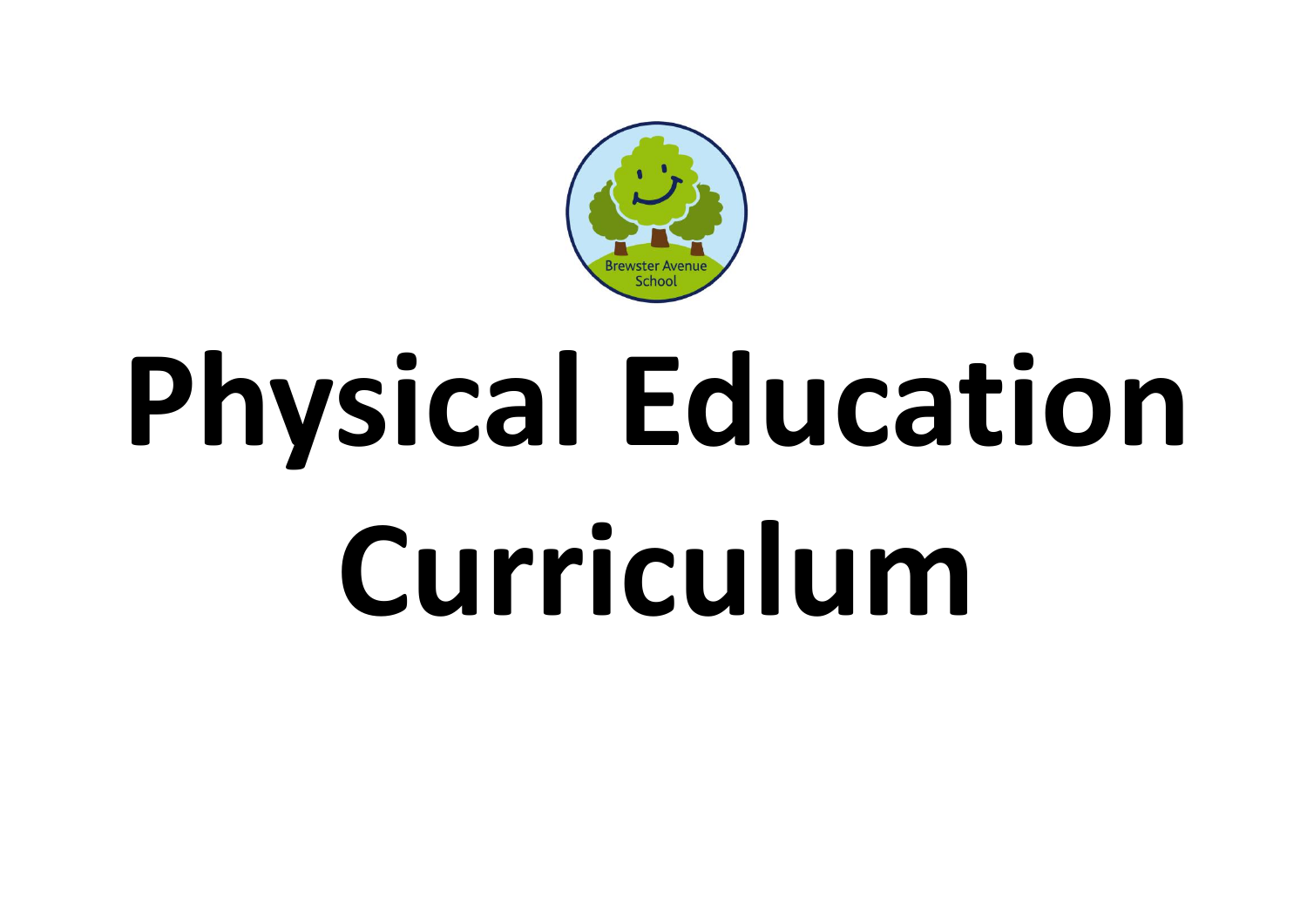

| <b>Early Years Foundation Stage</b> |                                                                                                                                                                |  |  |  |  |  |
|-------------------------------------|----------------------------------------------------------------------------------------------------------------------------------------------------------------|--|--|--|--|--|
| <b>Physical Development</b>         |                                                                                                                                                                |  |  |  |  |  |
| <b>Birth to Three</b>               | Lift their head while lying on their front.<br>$\bullet$                                                                                                       |  |  |  |  |  |
|                                     | Push their chest up with straight arms.<br>$\bullet$                                                                                                           |  |  |  |  |  |
|                                     | Roll over: from front to back, then back to front.<br>$\bullet$                                                                                                |  |  |  |  |  |
|                                     | Enjoy moving when outdoors and inside.<br>$\bullet$                                                                                                            |  |  |  |  |  |
|                                     | Sit without support.<br>$\bullet$                                                                                                                              |  |  |  |  |  |
|                                     | Begin to crawl in different ways and directions.<br>$\bullet$                                                                                                  |  |  |  |  |  |
|                                     | Pull themselves upright and bouncing in preparation for walking.<br>$\bullet$                                                                                  |  |  |  |  |  |
|                                     | Reach out for objects as co-ordination develops.<br>$\bullet$                                                                                                  |  |  |  |  |  |
|                                     | Eat finger food and develop likes and dislikes.<br>$\bullet$                                                                                                   |  |  |  |  |  |
|                                     | Try a wider range of foods with different tastes and textures.<br>$\bullet$                                                                                    |  |  |  |  |  |
|                                     | Lift objects up to suck them.<br>$\bullet$                                                                                                                     |  |  |  |  |  |
|                                     | Pass things from one hand to the other.<br>$\bullet$                                                                                                           |  |  |  |  |  |
|                                     | Let go of things and hands them to another person, or drops them.<br>$\bullet$                                                                                 |  |  |  |  |  |
|                                     | Gradually gain control of their whole body through continual practice of large movements, such as waving, kicking, rolling, crawling and walking.<br>$\bullet$ |  |  |  |  |  |
|                                     | Clap and stamp to music.<br>$\bullet$                                                                                                                          |  |  |  |  |  |
|                                     | Fit themselves into spaces, like tunnels, dens and large boxes, and move around in them.<br>$\bullet$                                                          |  |  |  |  |  |
|                                     | Enjoy starting to kick, throw and catch balls.<br>$\bullet$                                                                                                    |  |  |  |  |  |
|                                     | Build independently with a range of appropriate resources.<br>$\bullet$                                                                                        |  |  |  |  |  |
|                                     | Begin to walk independently - choosing appropriate props to support at first.<br>$\bullet$                                                                     |  |  |  |  |  |
|                                     | Walk, run, jump and climb – and start to use the stairs independently.<br>$\bullet$                                                                            |  |  |  |  |  |
|                                     | Spin, roll and independently use ropes and swings (for example, tyre swings).<br>$\bullet$                                                                     |  |  |  |  |  |
|                                     | Sit on a push-along wheeled toy, use a scooter or ride a tricycle.<br>$\bullet$                                                                                |  |  |  |  |  |
|                                     | Develop manipulation and control.<br>$\bullet$                                                                                                                 |  |  |  |  |  |
|                                     | Explore different materials and tools.<br>$\bullet$                                                                                                            |  |  |  |  |  |
|                                     | Use large and small motor skills to do things independently, for example manage buttons and zips, and pour drinks.<br>$\bullet$                                |  |  |  |  |  |
|                                     | Show an increasing desire to be independent, such as wanting to feed themselves and dress or undress.<br>$\bullet$                                             |  |  |  |  |  |
|                                     | Learn to use the toilet with help, and then independently<br>$\bullet$                                                                                         |  |  |  |  |  |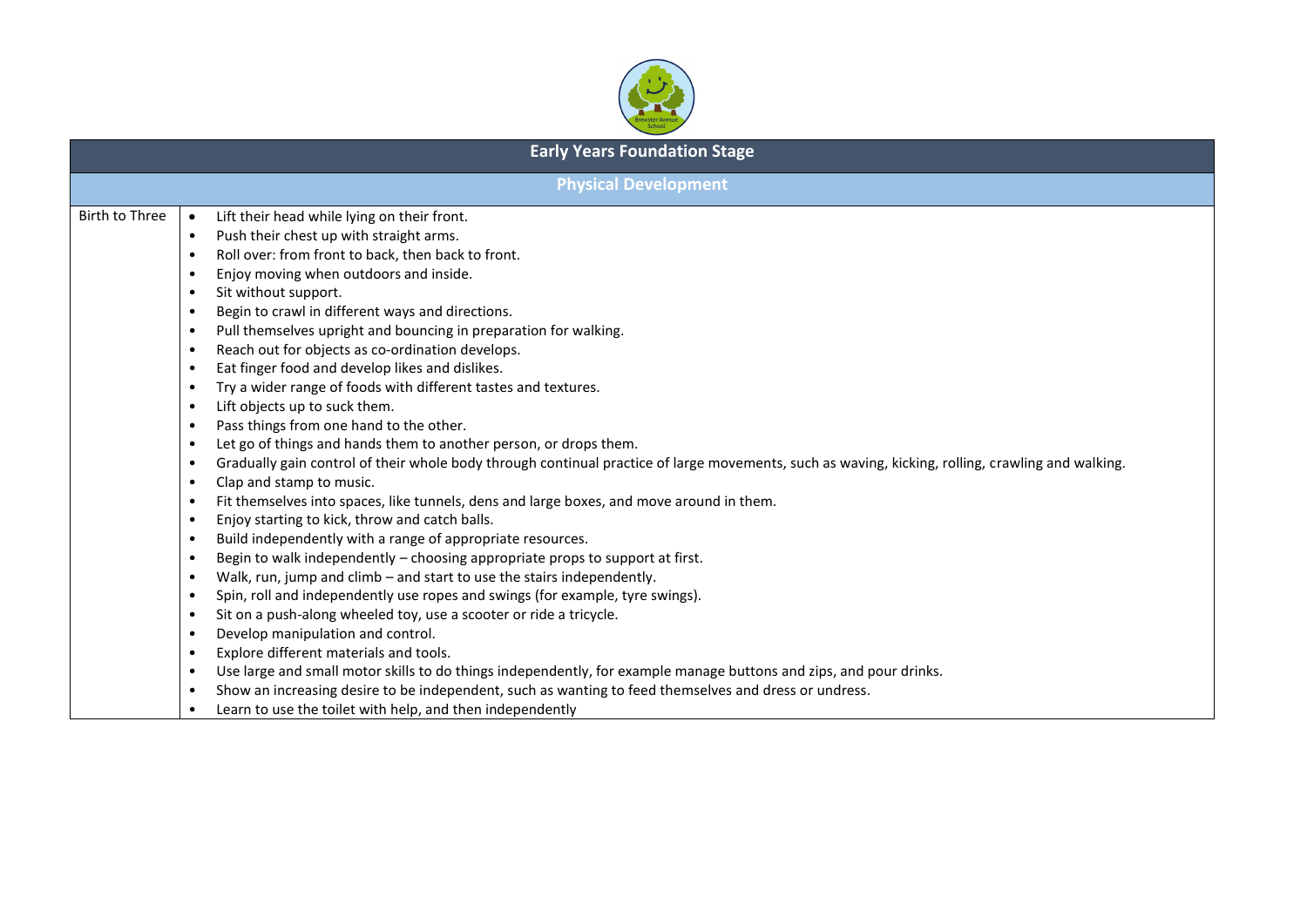

| Three and      | Continue to develop their movement, balancing, riding (scooters, trikes and bikes) and ball skills.<br>$\bullet$                                                                                                                                  |
|----------------|---------------------------------------------------------------------------------------------------------------------------------------------------------------------------------------------------------------------------------------------------|
| Four year olds | Go up steps and stairs, or climb up apparatus, using alternate feet.<br>$\bullet$                                                                                                                                                                 |
|                | Skip, hop, stand on one leg and hold a pose for a game like musical statues.<br>$\bullet$                                                                                                                                                         |
|                | Use large-muscle movements to wave flags and streamers, paint and make marks.<br>$\bullet$                                                                                                                                                        |
|                | Start taking part in some group activities which they make up for themselves, or in teams.<br>$\bullet$                                                                                                                                           |
|                | Are increasingly able to use and remember sequences and patterns of movements which are related to music and rhythm.                                                                                                                              |
|                | Match their developing physical skills to tasks and activities in the setting. For example, they decide whether to crawl, walk or run across a plank, depending                                                                                   |
|                | on its length and width.                                                                                                                                                                                                                          |
|                | Choose the right resources to carry out their own plan. For example, choosing a spade to enlarge a small hole they dug with a trowel.<br>$\bullet$                                                                                                |
|                | Collaborate with others to manage large items, such as moving a long plank safely, carrying large hollow blocks.<br>$\bullet$                                                                                                                     |
|                | Use one-handed tools and equipment, for example, making snips in paper with scissors.<br>$\bullet$                                                                                                                                                |
|                | Use a comfortable grip with good control when holding pens and pencils.<br>$\bullet$                                                                                                                                                              |
|                | Start to eat independently and learning how to use a knife and fork.<br>$\bullet$                                                                                                                                                                 |
|                | Show a preference for a dominant hand.<br>$\bullet$                                                                                                                                                                                               |
|                | Be increasingly independent as they get dressed and undressed, for example, putting coats on and doing up zips.<br>$\bullet$                                                                                                                      |
|                | Be increasingly independent in meeting their own care needs, e.g. brushing teeth, using the toilet, washing and drying their hands thoroughly.<br>$\bullet$                                                                                       |
|                | Make healthy choices about food, drink, activity and tooth brushing                                                                                                                                                                               |
| Children in    | Revise and refine the fundamental movement skills they have already acquired: - rolling - crawling - walking - jumping - running - hopping - skipping -<br>$\bullet$                                                                              |
| Reception      | climbing                                                                                                                                                                                                                                          |
|                | Progress towards a more fluent style of moving, with developing control and grace.<br>$\bullet$                                                                                                                                                   |
|                | Develop the overall body strength, co-ordination, balance and agility needed to engage successfully with future physical education sessions and other<br>$\bullet$<br>physical disciplines including dance, gymnastics, sport and swimming.       |
|                | Develop their small motor skills so that they can use a range of tools competently, safely and confidently. Suggested tools: pencils for drawing and writing,<br>paintbrushes, scissors, knives, forks and spoons.                                |
|                | Use their core muscle strength to achieve a good posture when sitting at a table or sitting on the floor.<br>$\bullet$                                                                                                                            |
|                | Combine different movements with ease and fluency.<br>$\bullet$                                                                                                                                                                                   |
|                | Confidently and safely use a range of large and small apparatus indoors and outside, alone and in a group. • Develop overall body-strength, balance, co-<br>$\bullet$                                                                             |
|                | ordination and agility.                                                                                                                                                                                                                           |
|                | Further develop and refine a range of ball skills including: throwing, catching, kicking, passing, batting, and aiming. • Develop confidence, competence,<br>$\bullet$<br>precision and accuracy when engaging in activities that involve a ball. |
|                | Begin to form recognisable letters<br>$\bullet$                                                                                                                                                                                                   |
|                | Uses a pencil and holds it effectively.<br>$\bullet$                                                                                                                                                                                              |
|                |                                                                                                                                                                                                                                                   |
|                | Develop the foundations of a handwriting style which is fast, accurate and efficient.<br>$\bullet$                                                                                                                                                |
|                | Know and talk about the different factors that support their overall health and wellbeing: - regular physical activity - healthy eating - tooth brushing - sensible                                                                               |
|                | amounts of 'screen time' - having a good sleep routine - being a safe pedestrian                                                                                                                                                                  |
|                | Further develop the skills they need to manage the school day successfully: - lining up and queuing - mealtimes - personal hygiene                                                                                                                |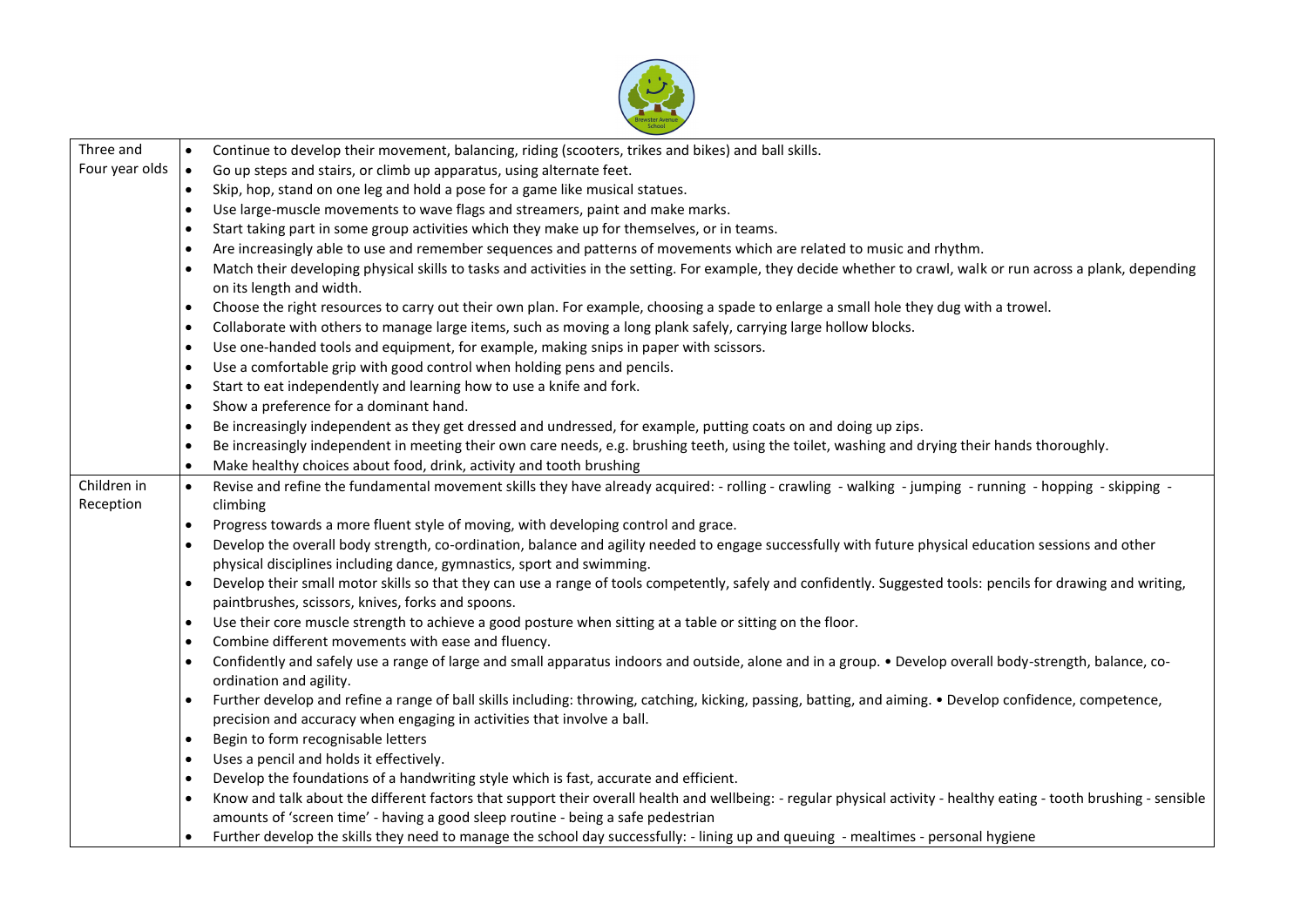

| Early             | <b>Gross Motor Skills</b> |                                                                                                                                                                                                                                                       |  | <b>Fine Motor Skills</b>                                                                                                                                                                                                                 |  |  |
|-------------------|---------------------------|-------------------------------------------------------------------------------------------------------------------------------------------------------------------------------------------------------------------------------------------------------|--|------------------------------------------------------------------------------------------------------------------------------------------------------------------------------------------------------------------------------------------|--|--|
| Learning<br>Goals |                           | Negotiate space and obstacles safely, with consideration for<br>themselves and others.<br>Demonstrate strength, balance and coordination when playing.<br>• Move energetically, such as running, jumping, dancing, hopping,<br>skipping and climbing. |  | Hold a pencil effectively in preparation for fluent writing – using the tripod grip<br>in almost all cases.<br>Use a range of small tools, including scissors, paintbrushes and cutlery.<br>Begin to show accuracy and care when drawing |  |  |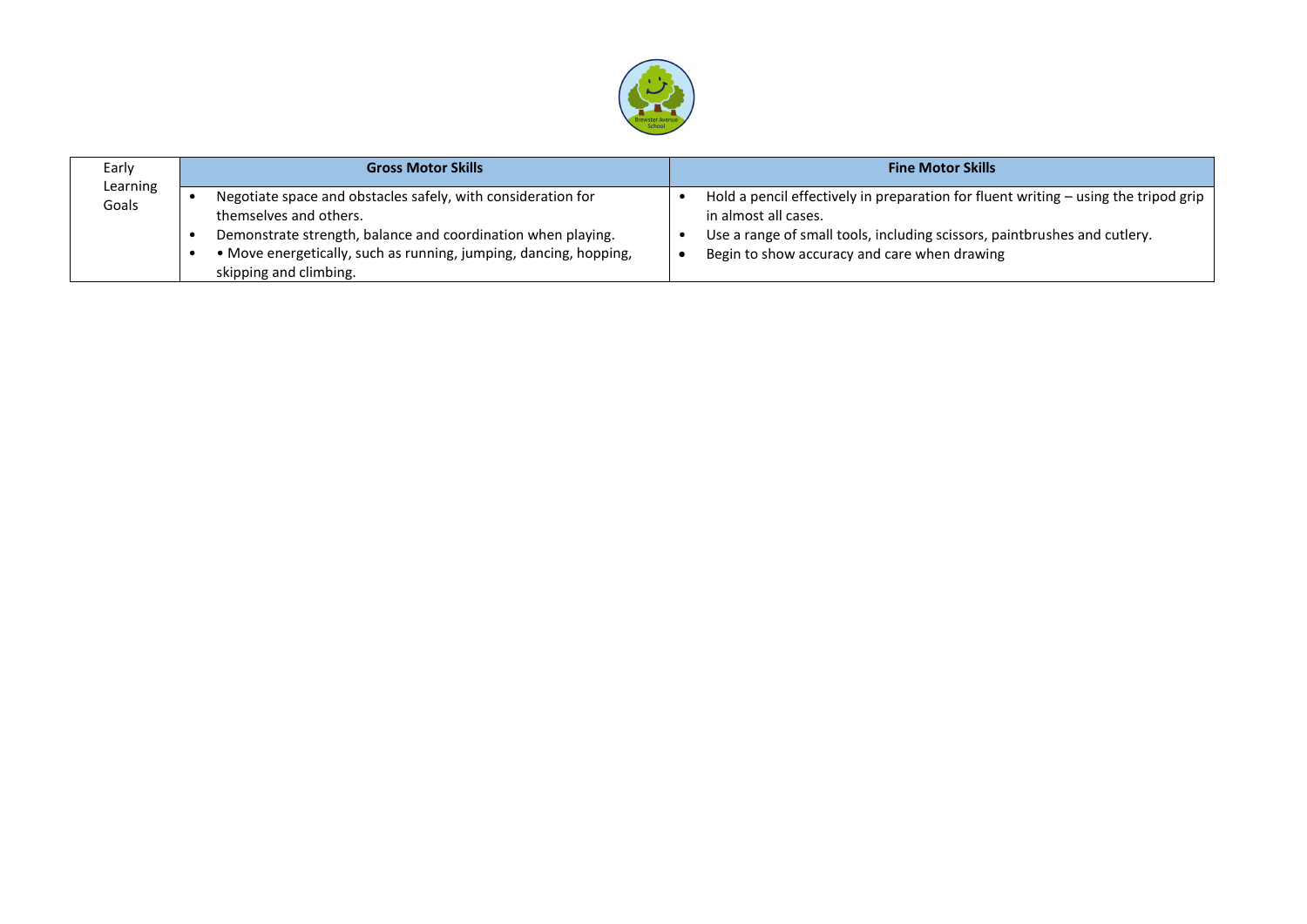

# **Key Stage 1**

## **Purpose of study**

A high quality physical education curriculum inspires all pupils to succeed and excel in competitive sport and other physically demanding activities. It should provide opportunities for pupils to become physically confident in a way which supports their health and fitness. Opportunities to compete in sport and other activities build character and help to embed values such as fairness and respect.

### **Aims**

The national curriculum for physical education aims to ensure that all pupils:

- Develop competence to excel in a broad range of physical activities.
- Are physically active for sustained periods of time.
- Engage in competitive sports and activities.
- Lead healthy, active lives.

| Year 1                                                                                                                                                                                   |                                                                                                                                                                                                                                                                 |                                                                                                                                                                                                                                                                                                           |                                                                                                                                                                                                                                                               |                                                                                                                           |                                                                                                                                                                                                                  |  |  |
|------------------------------------------------------------------------------------------------------------------------------------------------------------------------------------------|-----------------------------------------------------------------------------------------------------------------------------------------------------------------------------------------------------------------------------------------------------------------|-----------------------------------------------------------------------------------------------------------------------------------------------------------------------------------------------------------------------------------------------------------------------------------------------------------|---------------------------------------------------------------------------------------------------------------------------------------------------------------------------------------------------------------------------------------------------------------|---------------------------------------------------------------------------------------------------------------------------|------------------------------------------------------------------------------------------------------------------------------------------------------------------------------------------------------------------|--|--|
| <b>Basic Movement</b>                                                                                                                                                                    | <b>Developing balance</b>                                                                                                                                                                                                                                       | <b>Agility and Co-ordination</b>                                                                                                                                                                                                                                                                          | <b>Team Games</b>                                                                                                                                                                                                                                             | <b>Movement Patterns</b>                                                                                                  | <b>Swimming*</b>                                                                                                                                                                                                 |  |  |
| Move in a variety of<br>ways in and out of<br>cones and obstacles.<br>jump with both feet<br>leaving the ground.<br>hop and skip<br>stop on command<br>sprint and run<br>jump for height | single balance and<br>hold for 5 seconds<br>Balance on one foot.<br>be able to balance on<br>a piece of apparatus<br>perform a side roll.<br>climb on apparatus<br>line walk (e.g. follow<br>a pre constructed<br>line)<br>perform a point and<br>patch balance | be able to throw and<br>$\bullet$<br>catch a ball of various<br>size<br>perform over and<br>under arm throwing.<br>roll a ball to an end<br>target<br>kick a ball to a target<br>dribble a ball<br>$\bullet$<br>balance a ball on a<br>racket<br>perform a two handed<br>strike with a racket and<br>ball | be able to<br>$\bullet$<br>participate in a<br>game with an<br>opposing side.<br>be able to control a<br>ball within a game<br>setting<br>use hands to<br>control a ball with<br>increasing accuracy<br>be able to play a<br>game following a<br>set of rules | dance to link in with<br>learning theme<br>copy a dance pattern<br>move to a beat<br>link two dance<br>movements together | put face in water<br>$\bullet$<br>and blow bubbles.<br>fully submerge<br>under water<br>be able to swim 20<br>metres across the<br>pool without<br>support<br>to swim 10 metres<br>front crawl and<br>backstroke |  |  |
| Swimming is not statutory at KS1 but we aim to give children this experience to build water confidence                                                                                   |                                                                                                                                                                                                                                                                 |                                                                                                                                                                                                                                                                                                           |                                                                                                                                                                                                                                                               |                                                                                                                           |                                                                                                                                                                                                                  |  |  |